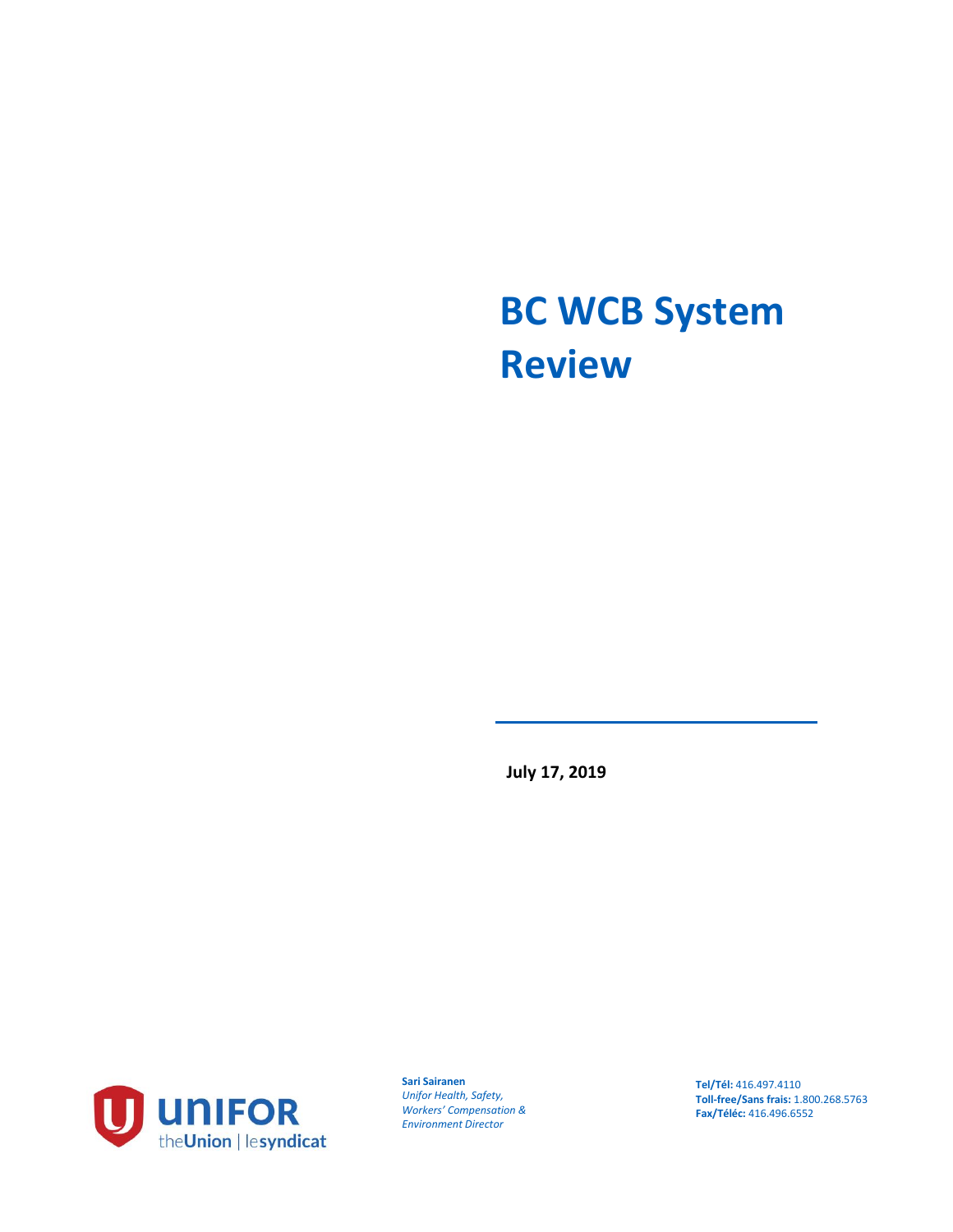Unifor welcomes the opportunity to submit comments concerning the Workers' Compensation System Review.

We represent approximately 28,300 workers in the province of British Columbia. Our members work in diverse industries and sectors such as pulp and paper, foundries, mining, hospitality, ground and air transportation, media and light and heavy industry. Our members are exposed to a variety of hazards such as musculoskeletal, infectious diseases, asbestos, hazardous chemicals, radiation, workplace violence, psychosocial hazards, working alone, and almost any other hazard that exists.

Workers not employers pay the heaviest price for workplace accidents and illnesses that often are the result of inadequate training, poor employer safety practices, hazardous equipment, infrequent workplace inspections and weak or poorly enforced safety laws. For workers injured on the job, the pain, suffering and financial loss is all too real. For many employers, it is a little more than a book entry. It is imperative therefore, that our health, safety and compensation laws, programs and services do in fact effectively protect workers and their families and treat injured workers fairly and with the utmost respect.

Our membership translates to 306 bargaining units or at least 306 joint health and safety committees doing the best they can with the tools they have to ensure their members go home safe and healthy at the end of their shift.

When prevention fails, it is important to ensure that injured workers and their families are treated with fairness and justice. These priorities are entrenched in Unifor's principles and are echoed in the Meredith Principles, which are based on a historic trade off in which workers gave up the right to sue their employers for a guaranteed protection from loss of income regardless of fault. These five principles have then been the premise of the Workers' Compensation Systems across Canada:

- 1. No-fault compensation, in which workplace injuries are compensated regardless of fault, and the worker and employer waive the right to sue.
- 2. Collective liability, so that the total cost of the compensation system is shared by all employers.
- 3. Security of payment, with a fund established to guarantee that compensation will be available for injured workers when they need it.
- 4. Exclusive jurisdiction, with all compensation claims directed solely to the compensation board.
- 5. Independent board, that is autonomous and financially independent of government or any special interest group.

The primary purpose of compensation law is to help workers injured on the job. Workers gave up a very fundamental right – the right to sue – in exchange for a workers' compensation system founded on fairness, respect and equitable treatment of injured workers.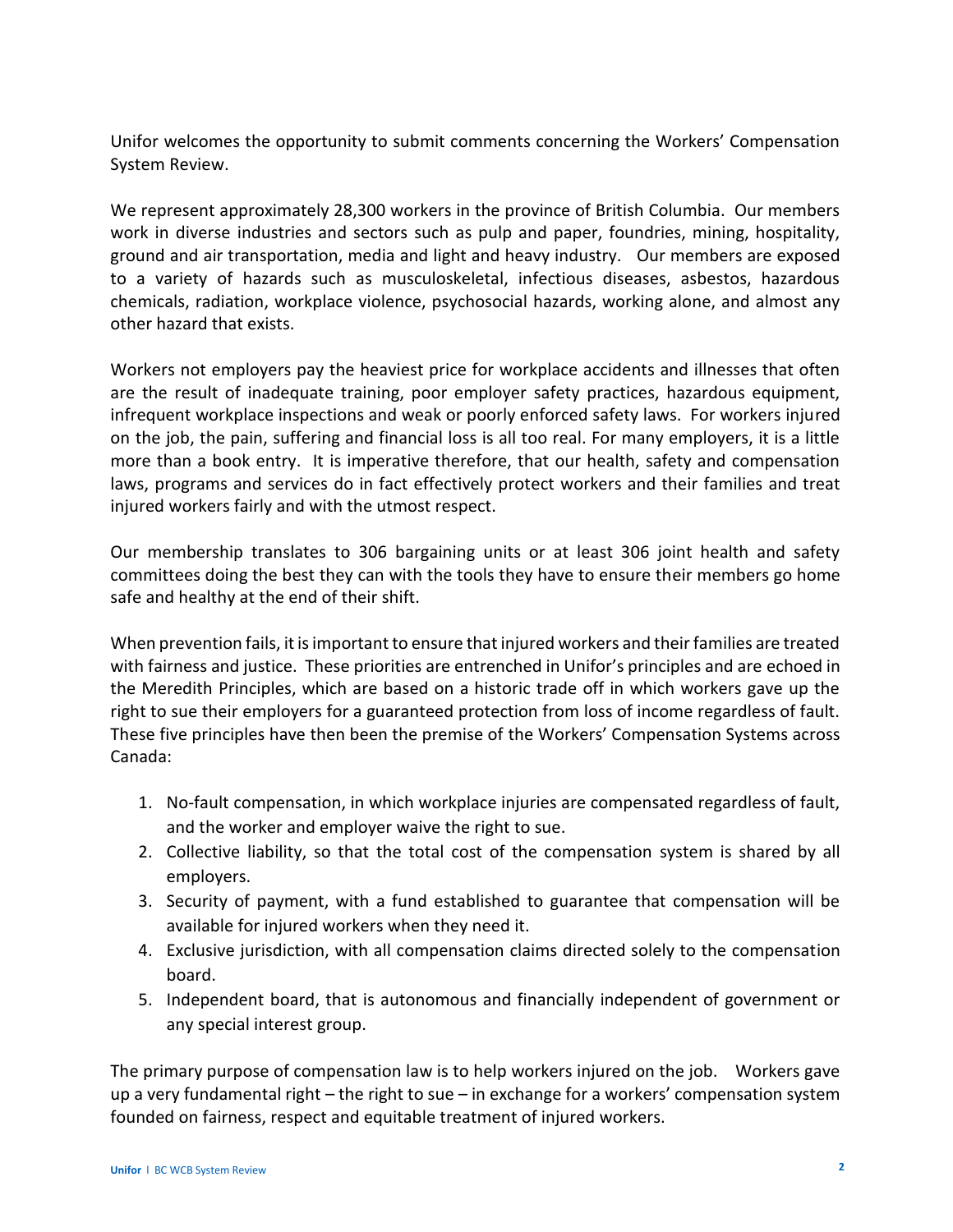Problems with the system started in 2002-03 when the BC Liberal government made sweeping changes to the laws and policies related to the workers' compensation system. Compensation for workers was reduced, appeals made more difficult, and WCB staff were required to adhere strictly to policy, rather than having the discretion to make decisions on the merits of each claim. Because of these legislative and policy decisions, the workers' compensation system has become skewed in favour of saving money for employers at the expense of workers. Today, many BC workers feel the system is failing to fully and fairly compensate injured workers. Injured workers are guilty until proven innocent.

According to the 2018 annual WorkSafeBC's report, the Board's legal responsibilities are:

- i) Preventing workplace injury and illness
- ii) Compensating and rehabilitating injured workers
- iii) Maintaining the system's financial sustainability
- iv) Ensuring that ethics and integrity are paramount

We provide the following foundational System recommendations for a more worker-centered approach to compensation:

### **1. Merits and Justice of the Case**

The Board must make its decisions based upon the merits and justice of the case and consider the worker's individual circumstances. The worker's safe recovery must be paramount along with successful re-employment with the pre-injury employer.

The current binding policies have reduced the ability of the case managers to apply the merits and justice of the case to the decision-making process. A case management system guides the case manager without investigating all the facts and circumstances. The injured worker is but a case number that must fit the allowed criteria of the Board policies.

How are the thin-skull principles and significant contributing factor tests for causation applied? Transparency is vital to build confidence in a system that was developed to look after the most vulnerable in our society – injured workers.

For examples, since 2012, WCB created a new test solely for mental stress injuries.

- i. Traumatic exposure, significantly contributed, predominant cause
	- 1. This allows WCB to look into an injured worker's entire life. A worker with a work-related psychological condition can now be subject to the most invasive probing into their private life by the WCB's team of "special constables" hired for that purpose.
- ii. Workers with mental stress injuries should be covered by the thin-skill rule, just as if they had suffered a physical injury.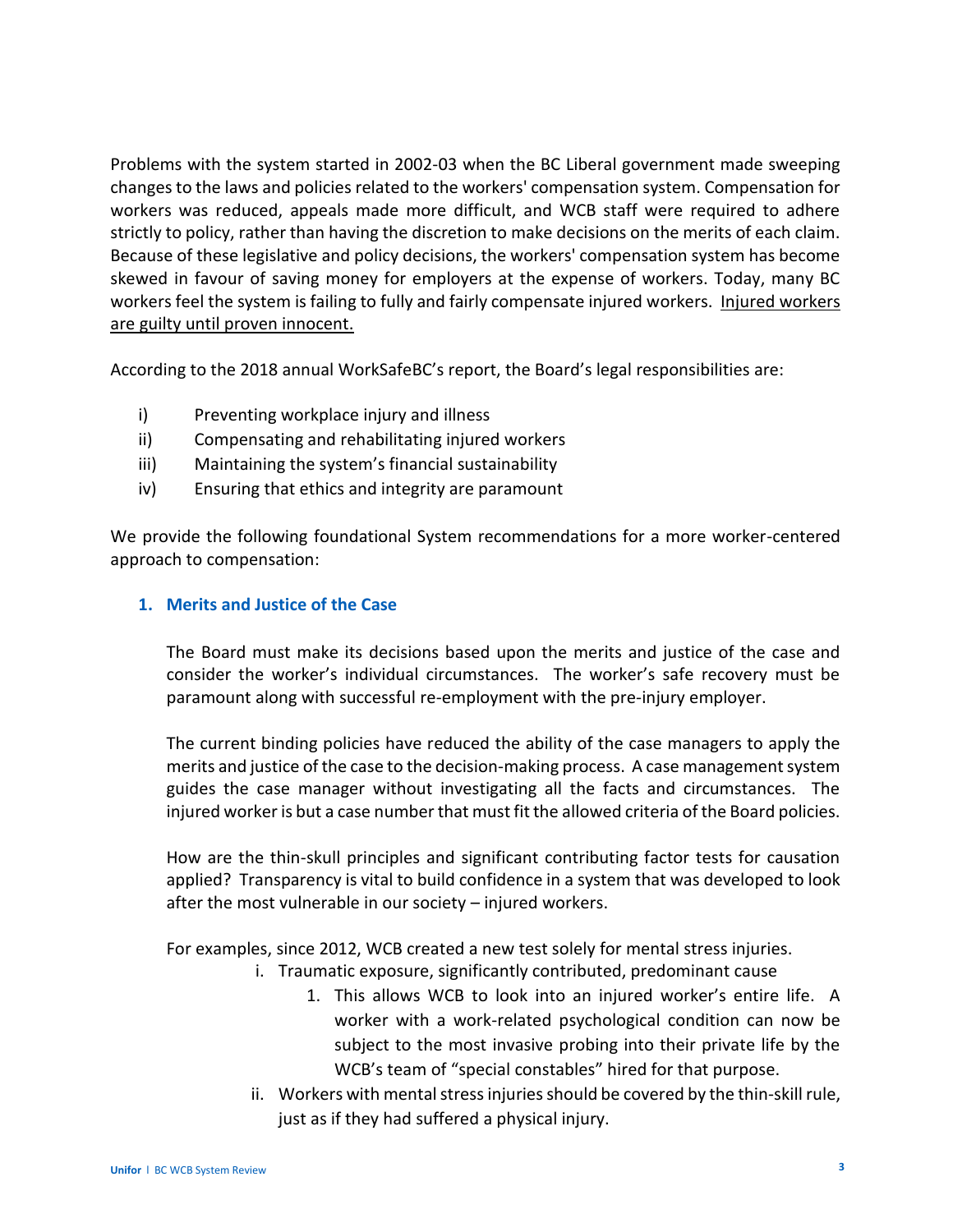## 1. "*wrongdoer must take his victim as he finds him*"

In addition, the appeal process have become increasingly technical, legalistic, difficult to understand and inaccessible to injured workers. This includes the abolition of the Medical Review Panel.

- i) No medical appeal level and if you cannot afford a medical/legal opinion from an independent specialist, you have to rely on the opinion of the WCB doctor (a doctor who has never examined or even spoken to you.)
- ii) The vice-chairs of the Workers Compensation Appeal Tribunal are not medically trained. A Vice- chair can choose to seek an independent health professional opinion, but they are quite rare, you cannot make them do it, and they are not obliged to take the advice of the specialist when they get it.

Finally, the power of Appeal Tribunals is bound by board policy, which is not law, but guidelines written by WCB employees to help implement the Act. (There is one way to challenge the policy, but the process virtually guarantees that the policy will not be overturned.)

The balance of the power at the Workers' Compensation Board is an illusion to injured workers as there is no discretion to deal with their individual circumstances.

## **2. Return to Work**

A central mandate of the Board is to rehabilitate the injured worker. This can be successfully accomplished with a joint return to work process with the employer and the injured worker (and their representative where applicable). All parties recognize that an early and safe return to productive employment at the appropriate time assists workers with disabilities in achieving quicker rehabilitation and allow them to maintain their personal dignity and financial stability.

The objective of the collaborative effort is to ensure the injured worker is:

- Returning to own job
- Returning to own job with modifications
- Returning to alternate vacant job that is not posted, without or with modifications
- Filling an alternate job that is posted, without or with modifications
- Filling an alternate job with retraining, without or with modifications
- Finding other alternate work that accommodates the employee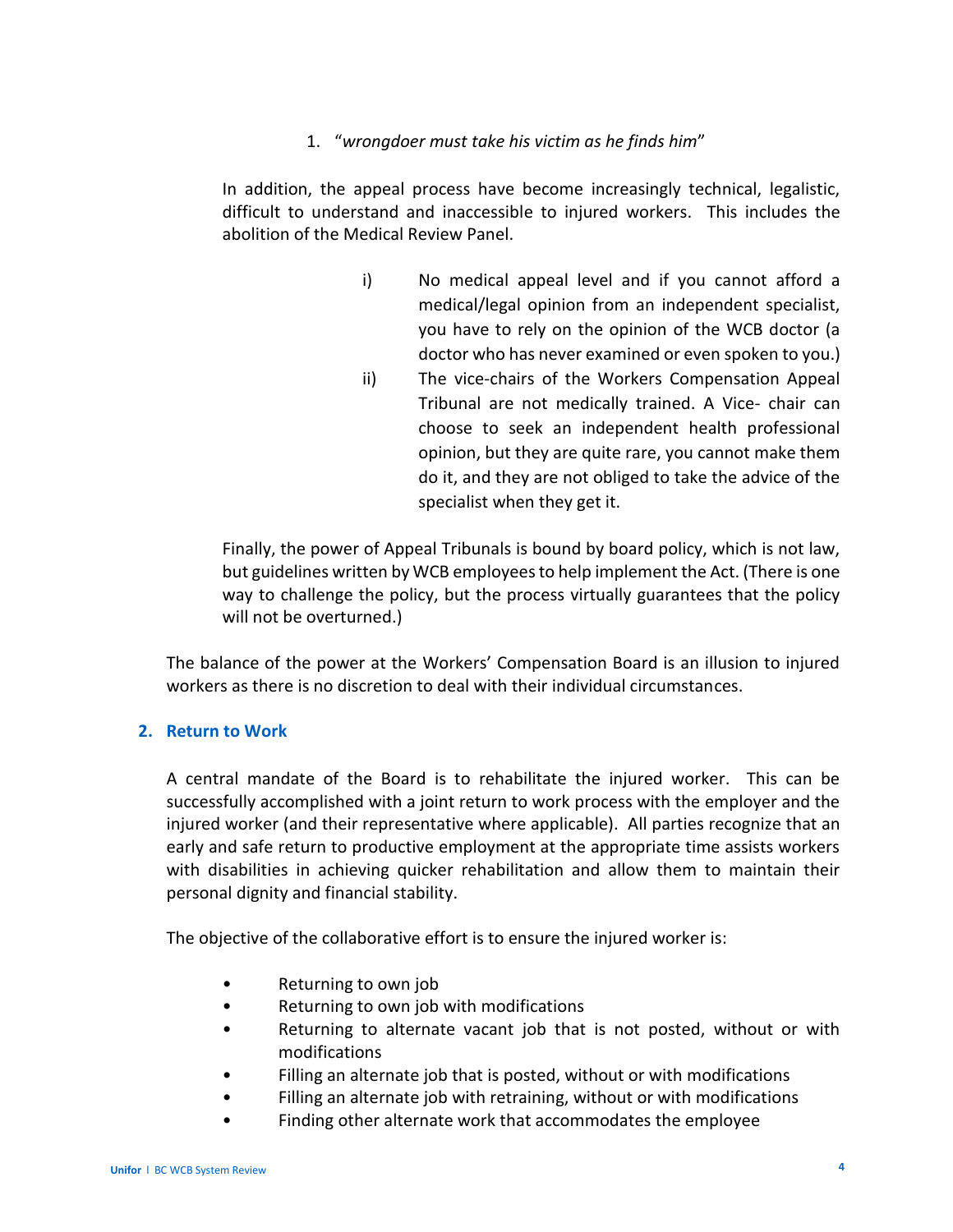As a result, the Board must give more weight to the opinion of the injured worker's treating physician or qualified medical practitioner than their own medical advisors. The employer only needs to provide a list of jobs that they say are appropriate. If the treating physician disagrees, the Board can override them, and usually does. Emphasis now is always on returning to "modified duties" even if the treating physician believes they are inappropriate. The worker is rarely the winner in the RTW sweepstake.

The system needs to change i) by adopting a statutory duty by the pre-injury employer to reinstate the injured worker after they have recovered and ii) by developing a medical evaluation tool that secures medical evidence which allows for fair and objective adjudication.

If a worker returns to work with a disability, the employer is required to accommodate them in order to help them perform the essential duties of their job. The Board must find suitable and available work with the pre-injury employer prior to exploring other options. Vocational rehabilitation should be considered the last resort.

For example, vocational rehabilitation is at the hands of consultants who have little vested interest in the success of the injured worker apart from being financially compensated by the Board for their services.

- a. If the injured worker is able to return to work but cannot do their pre-injury job, WCB must ask the employer for an accommodation, or a modification, that will help the injured worker return to work.
- b. An accommodation is anything that helps to remove barriers to working. Some examples include:
	- i. work station readjustments (such as providing a sit-stand stool)
	- ii. technical aids (such as voice-activated software, hands-free head-set)
	- iii. flexibility or changes in work schedules, or
	- iv. job redesign (such as changing your job description to remove/add certain tasks)

## **3. Audit**

The Board needs to adopt a process to ensure the confidence of the stakeholders in the compensation system. The audit tool developed by the National Institute for Disability Management and Research (NIDMAR) is based on a global review of best practices in disability management, which revealed key elements that are essential when administering successful disability management programs. These elements build on an independently verified and validated process that defined occupational skills, competencies and abilities for disability management program development and implementation. Both have seen exhaustive scientific, reliable and evidence-based validation at a national and international level.